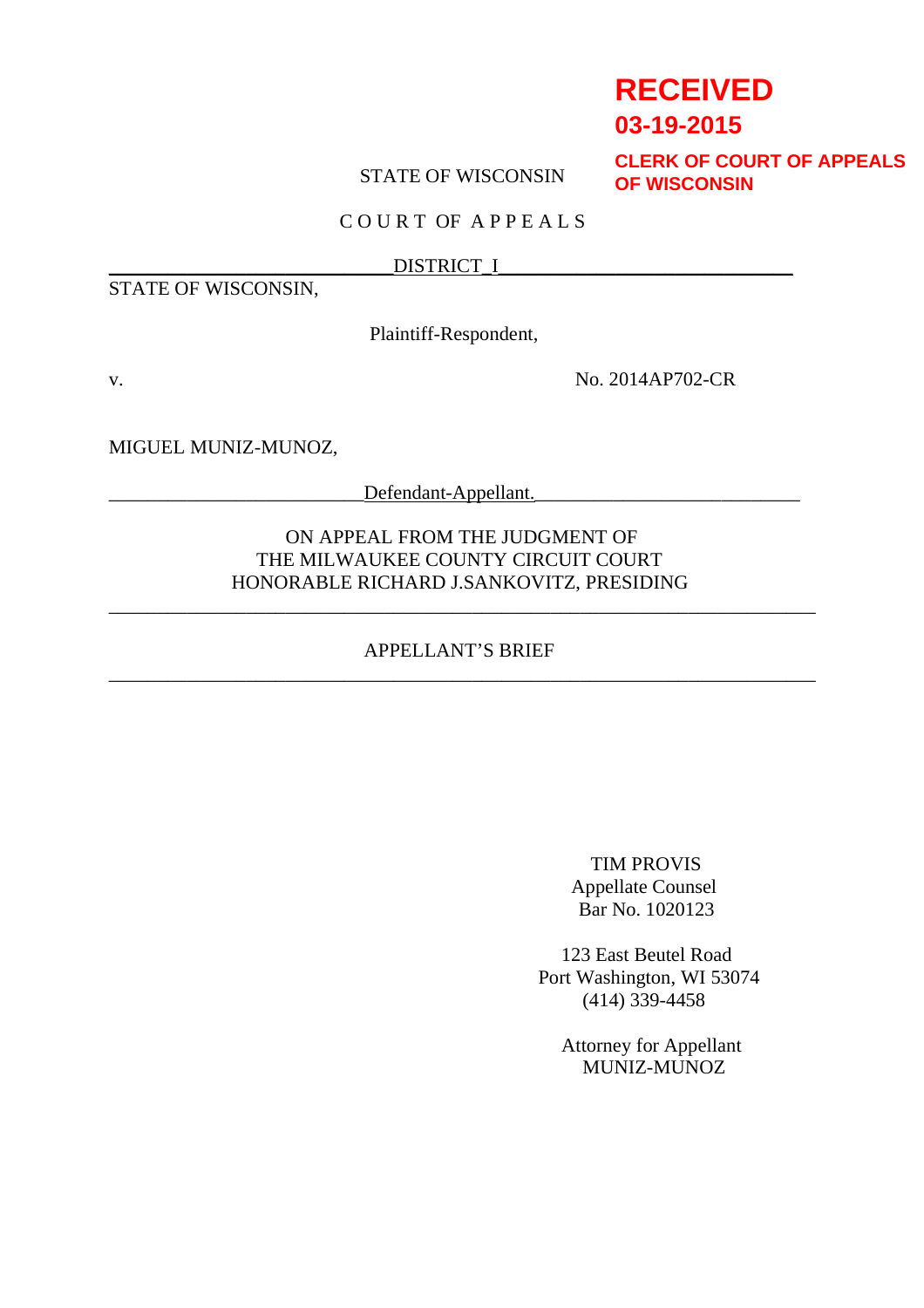## TABLE OF CONTENTS

| <b>TABLE OF CASES</b>                                                                                                                                                 | <u>page</u><br>iii                                      |
|-----------------------------------------------------------------------------------------------------------------------------------------------------------------------|---------------------------------------------------------|
| <b>ISSUES PRESENTED</b>                                                                                                                                               | 1                                                       |
| STATEMENT ON ORAL ARGUMENT                                                                                                                                            | $\overline{2}$                                          |
| <b>STATEMENT ON PUBLICATION</b>                                                                                                                                       | $\overline{2}$                                          |
| STATEMENT OF THE CASE<br>1. Nature of the Case<br>2. Proceedings Below<br>3. Facts of the Offenses                                                                    | $\overline{2}$<br>$\overline{2}$<br>$\overline{2}$<br>6 |
| ARGUMENT                                                                                                                                                              | 6                                                       |
| I. MR. MUNIZ-MUNOZ' BASIC CONSTITUTIONAL RIGHTS TO A FAIR<br>TRIAL AND AN IMPARTIAL JURY WERE VIOLATED BY SLEEPING<br><b>JURORS.</b>                                  | 6                                                       |
| A. Additional Facts<br><b>B.</b> Standard of Review<br>C. Discussion                                                                                                  | 6<br>6<br>6                                             |
| II. MR. MUNIZ-MUNOZ' RIGHT TO CONFRONTATION WAS<br>VIOLATED WHEN THE STATE PRODUCED ONLY A SURROGATE<br>AUTOPSY DOCTOR TO TESTIFY TO VICTIM LARA'S CAUSE OF<br>DEATH. | 8                                                       |
| A. Additional Facts<br><b>B.</b> Standard of Review<br>C. Discussion                                                                                                  | 8<br>9<br>9                                             |
| III. IT WAS FUNDAMENTALLY UNFAIR TO REFUSE A JURY<br>INSTRUCTION ON UNRECORDED INTERROGATION.                                                                         | 11                                                      |
| A. Additional Facts<br><b>B.</b> Standard of Review<br>C. Discussion                                                                                                  | 11<br>12<br>12                                          |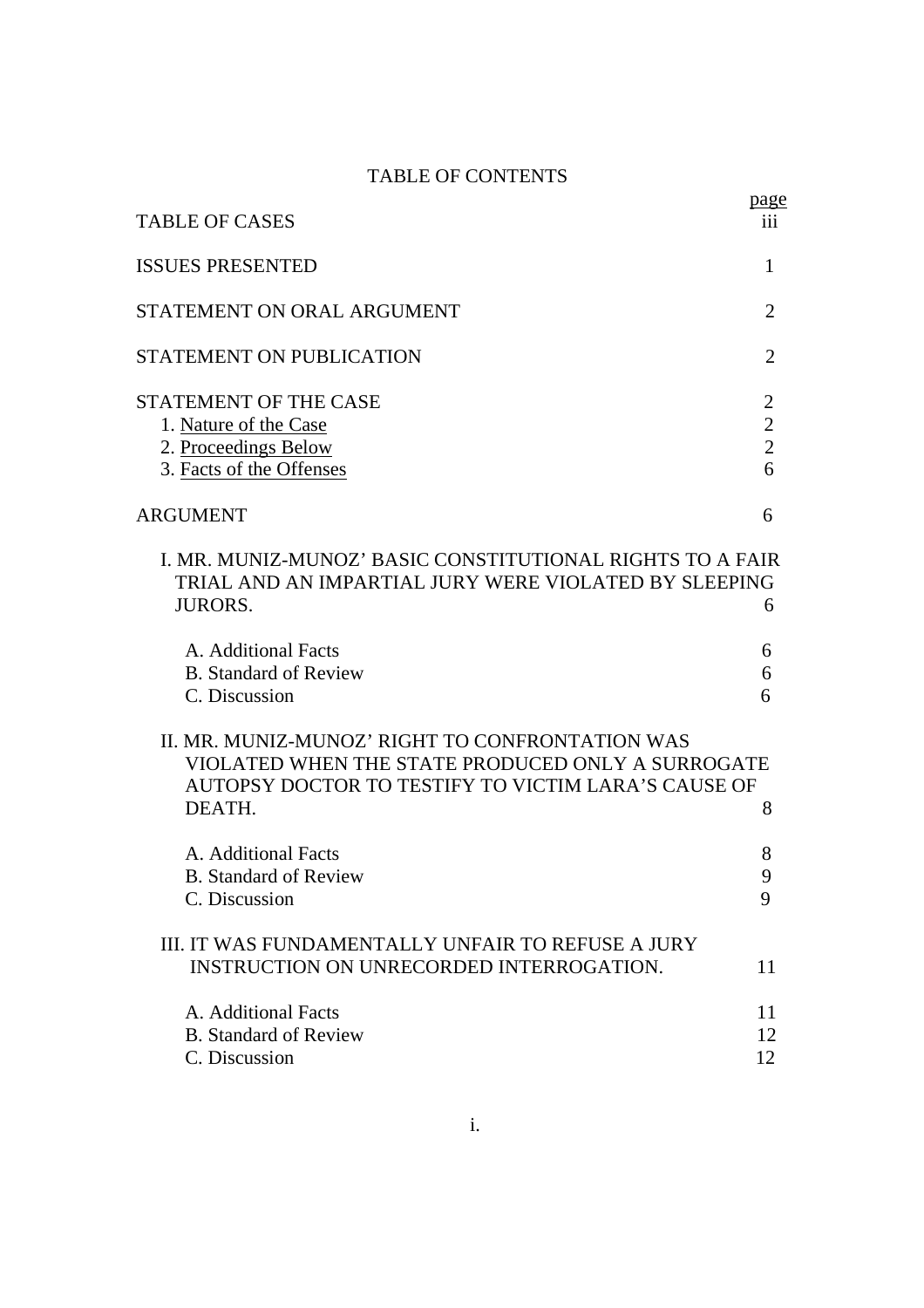| IV. THE MOTION SEEKING DISCOVERY OF EVIDENCE OF TORTURE |          |
|---------------------------------------------------------|----------|
| ABROAD SHOULD HAVE BEEN GRANTED.                        | 13       |
| A. Additional Facts                                     | 13       |
| B. Standard of Review                                   | 14       |
| C. Discussion                                           | 14       |
| <b>CONCLUSION</b>                                       | 15       |
| <b>CERTIFICATES</b>                                     | ff. $15$ |
| SEPARATE APPENDIX                                       |          |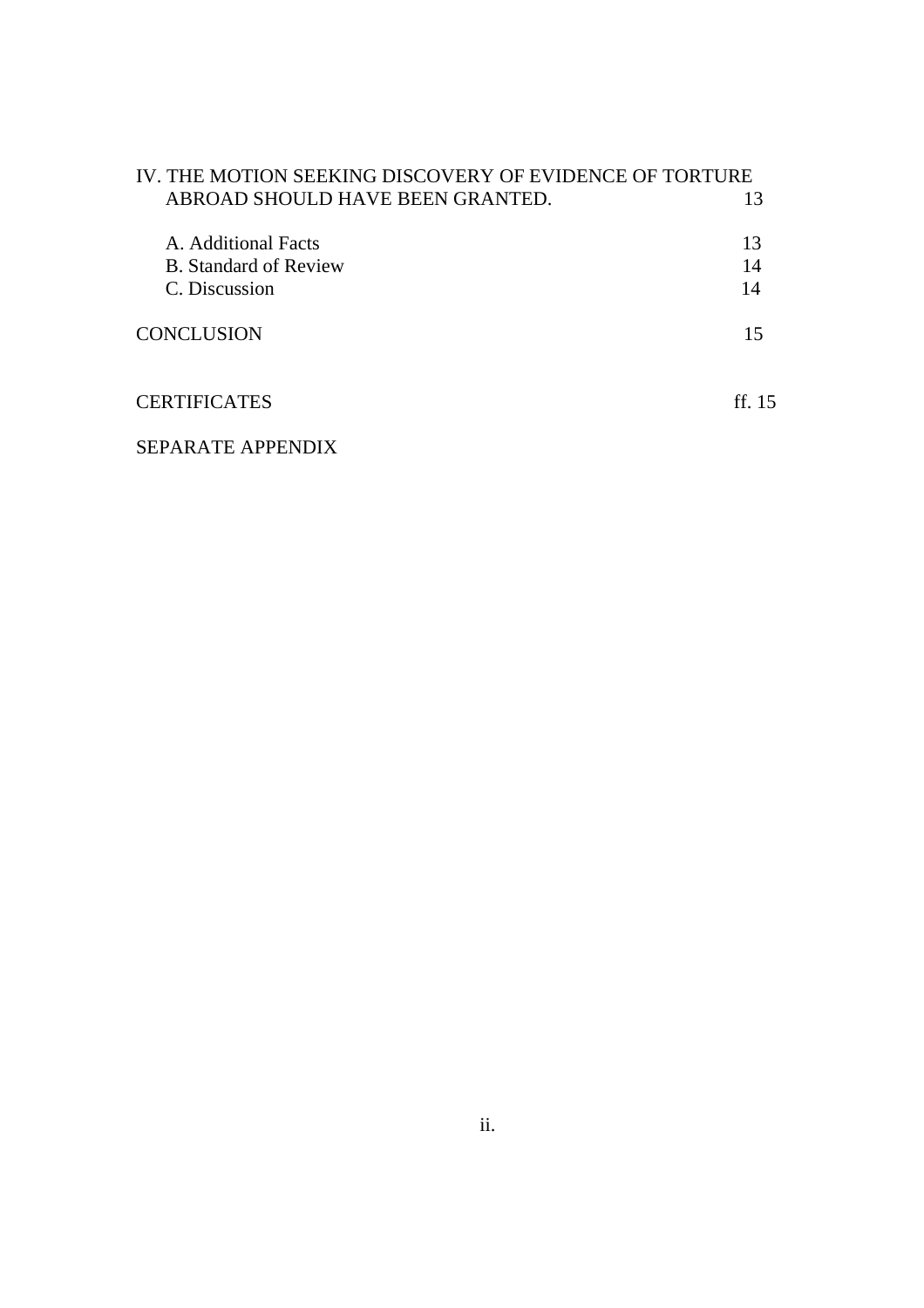## TABLE OF CASES

|                                                                                         | page  |
|-----------------------------------------------------------------------------------------|-------|
| <b>Bullcoming v. New Mexico</b><br>564 U.S. ___, 131 S.Ct. 2705, 180 L.Ed.2d 610 (2011) | 10    |
| Crawford v. Washington,<br>541 U.S. 36, 124 S.Ct. 1354, 158 L.Ed.2d 177 (2004)          | 9, 10 |
| Melendez-Diaz v. Massachusetts,<br>557 U.S. 305, 129 S.Ct. 2527, 174 L.Ed.2d 314 (2009) | 9     |
| Pollack v. State,<br>215 Wis. 200, 253 N.W. 560 (1934)                                  | 14    |
| Rochin v. California,<br>342 U.S. 165, 72 S.Ct. 205, 96 L.Ed.2d 183                     | 14    |
| State v. Deadwiller,<br>2013 WI 75, 350 Wis.2d 138, 834 N.W.2d 362                      | 11    |
| State ex rel. Greer v. Wiedenhoeft,<br>2014 WI 19, 353 Wis.2d 307, 845 N.W.2d 373       | 14    |
| State v. Hale,<br>2005 WI 7, 277 Wis.2d 593, 691 N.W.2d 637                             | 9     |
| State v. Hampton,<br>201 Wis.2d 662, 549 N.W.2d 756 (Ct.App.1996)                       | 7     |
| State v. Jerrell C.J,<br>2005 WI 105, 283 Wis.2d 145, 699 N.W.2d 110                    | 12    |
| State v. Kuntz.<br>160 Wis.2d 722, 467 N.W.2d 531 (1991)                                | 12    |
| State v. Lehman,<br>108 Wis.2d 291, 321 N.W.2d 212 (1982)                               | 7     |
| State <i>v.</i> Navarette.<br>2013-NMSC-003, ___ N.M. ___, 294 P.3d 435                 | 10    |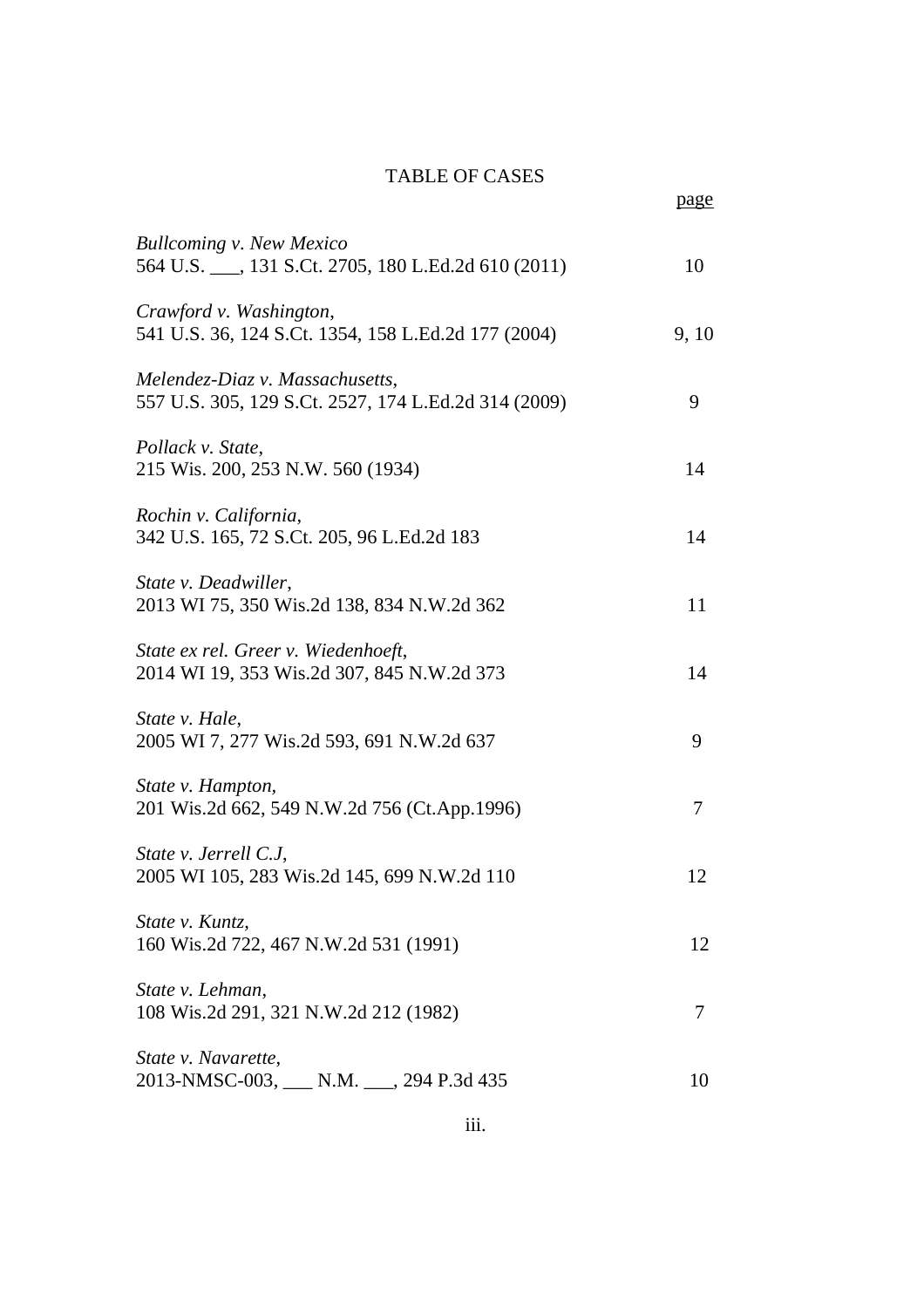| State v. Novy,<br>2013 WI 23, 346 Wis.2d 289, 827 N.W.2d 610                                                    | 7      |
|-----------------------------------------------------------------------------------------------------------------|--------|
| State v. Turner,<br>186 Wis.2d 277, 521 N.W.2d 148 (Ct.App.1984)                                                | 6, 7   |
| State v. Williams,<br>2002 WI 58, 253 Wis.2d 99, 644 N.W.2d 919                                                 | 9, 10  |
| U.S. v. Ignasiak,<br>677 F.3d 1217 (11 <sup>th</sup> Cir.2012)                                                  | 10     |
| U.S. v. Toscanino,<br>500 F.2d 267 (2d Cir.1974)                                                                | 14, 15 |
| U.S. v. Turner,<br>709 F.3d 1187 (7 <sup>th</sup> Cir.2013)                                                     | 11     |
| Williams v. Illinois,<br>567 U.S. ___, 132 S.Ct. 2221, 183 L.Ed.2d 89 (2012)                                    | 11     |
| <b>Statutes</b>                                                                                                 |        |
| §972.115                                                                                                        | 12, 13 |
| <b>Other Authority</b>                                                                                          |        |
| Albert W. Alschuler, A Peculiar Privilege in Historical Perspective,<br>94 Mich. L. Rev. 2625 (1996)            | 14     |
| Richard D. Friedman, Confrontation and Forensic Laboratory Reports,<br>Round Four, 45 Tex. Tech. L.R. 51 (2012) | 9      |
| Katherine R. Kruse, Instituting Innocence Reform: etc.,<br>2006 Wis. L.Rev. 645                                 | 12     |
| Nat'l Comm'n on Law Enforcement and Observance,<br>Report 11 on Lawlessness in Law Enforcement (1931)           | 14     |
| Merriam-Webster's Collegiate Dictionary (11 <sup>th</sup> ed.2009)                                              | 7,8    |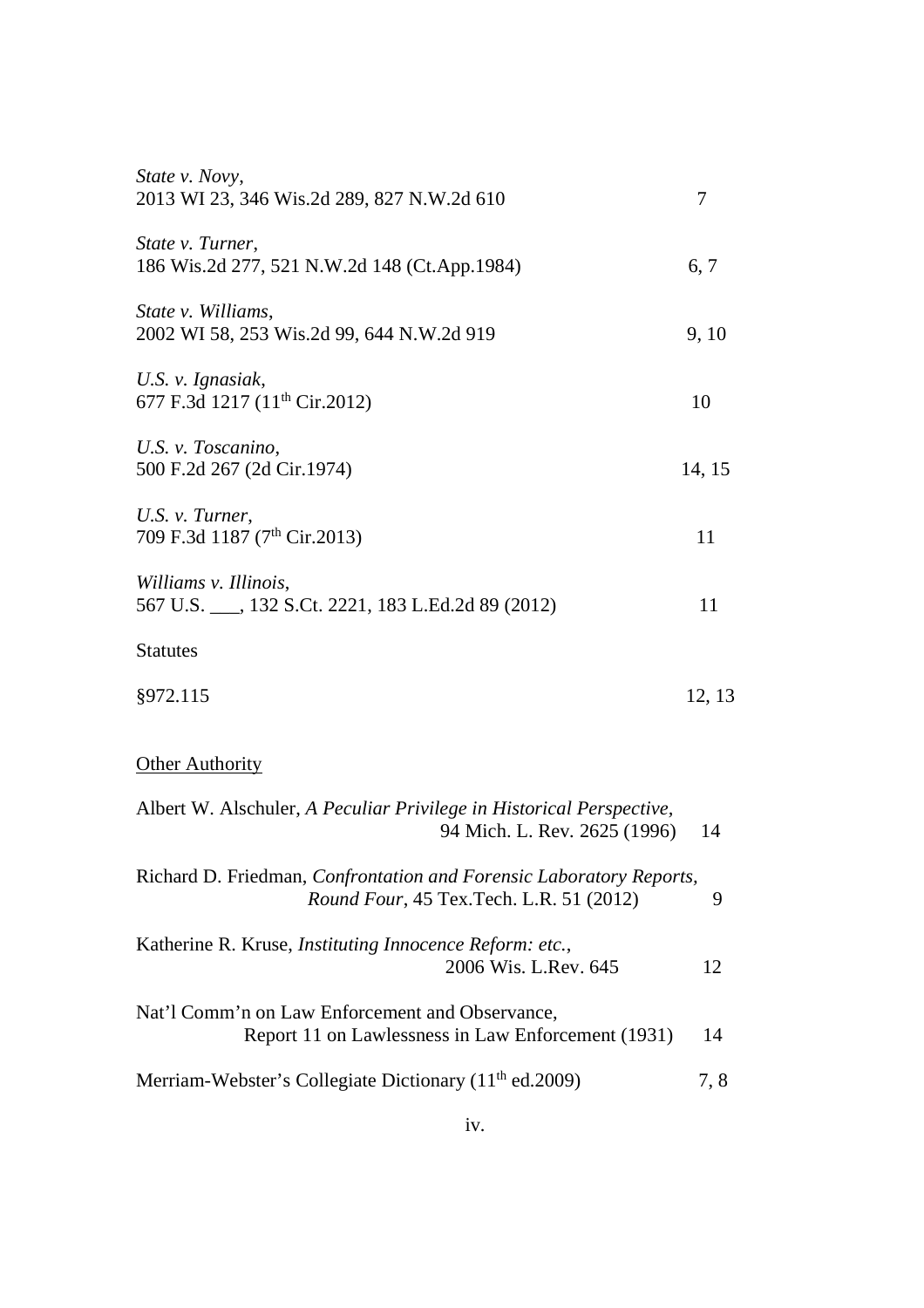#### STATE OF WISCONSIN

## C O U R T OF A P P E A L S

#### DISTRICT I

## STATE OF WISCONSIN,

Plaintiff-Respondent,

v. No. 2014AP702-CR

MIGUEL MUNIZ-MUNOZ,

Defendant-Appellant.

## ON APPEAL FROM THE JUDGMENT OF THE MILWAUKEE COUNTY CIRCUIT COURT HONORABLE RICHARD J. SANKOVITZ, PRESIDING

## APPELLANT'S BRIEF \_\_\_\_\_\_\_\_\_\_\_\_\_\_\_\_\_\_\_\_\_\_\_\_\_\_\_\_\_\_\_\_\_\_\_\_\_\_\_\_\_\_\_\_\_\_\_\_\_

\_\_\_\_\_\_\_\_\_\_\_\_\_\_\_\_\_\_\_\_\_\_\_\_\_\_\_\_\_\_\_\_\_\_\_\_\_\_\_\_\_\_\_\_\_\_\_\_\_

#### ISSUES PRESENTED

1. Whether sleeping jurors deprived Mr. Muniz-Munoz of his basic constitutional rights to a fair trial and an impartial jury as guaranteed by the Sixth Amendment and Article I, §7, Wis. Const.

The court below repeatedly refused to voir dire jurors seen sleeping by counsel for both parties.

2. Whether Mr. Muniz-Munoz basic Sixth Amendment right to confrontation was violated when the State did not produce the doctor who actually performed the autopsy for cross-examination.

After extensive pretrial consideration, the court below ruled over objection a surrogate doctor could state his opinion on a victim's cause of death.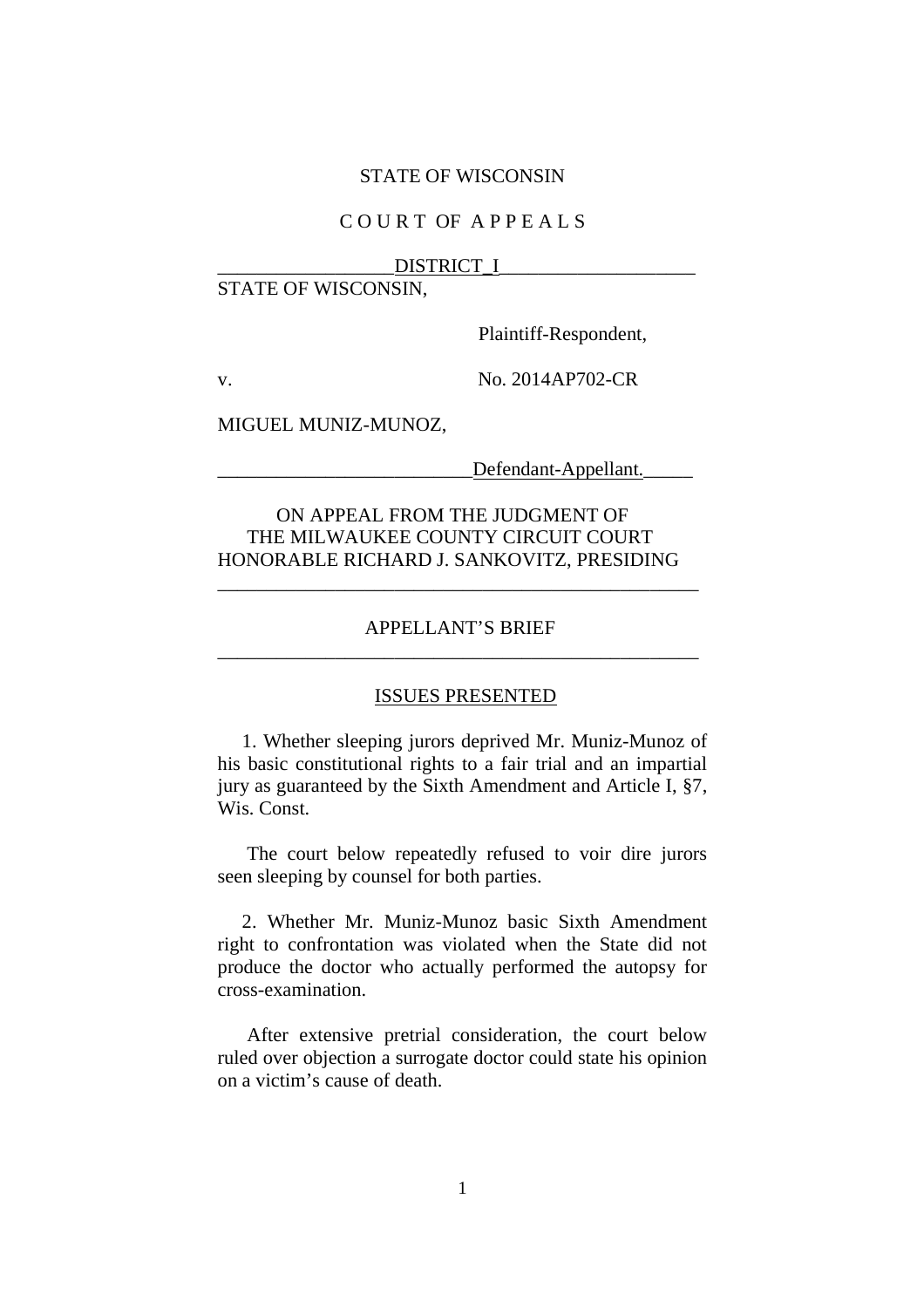3. Whether basic Due Process was violated when the court below refused a jury instruction on unrecorded interrogations.

The court below refused an instruction on unrecorded interrogation requested by the defense.

4. Whether, in order to protect his basic human rights, Mr. Muniz-Munoz discovery motion seeking evidence to support his claim of torture should have been granted.

The court below denied the discovery motion seeking this evidence.

#### STATEMENT ON ORAL ARGUMENT

Oral argument is not requested.

#### STATEMENT ON PUBLICATION

Counsel requests publication because the opinion here is likely to apply established rules of law to a factual situation significantly different from those in previous opinions and therefore will clarify those rules. The third issue is one of first impression.

#### STATEMENT OF THE CASE

#### 1. Nature of the Case

This is a review of Mr. Muniz-Munoz' criminal conviction by a jury of  $1<sup>st</sup>$  degree murder and  $1<sup>st</sup>$  degree recklessly endangering safety.

#### 2. Proceedings Below

On June 30, 2004, complaint number 04-CF-3425 was filed in Milwaukee County Circuit Court charging Mr. Muniz-Munoz with violating  $\S$ § 940.01(1)(a)(1<sup>st</sup> Degree Intentional Homicide) and 940.01(1)(a) together with 939.32, *Wis. Stats.*(Attempted 1<sup>st</sup> Degree Intentional Homicide). (2).

On July 2, 2004, Mr. Muniz-Munoz appeared with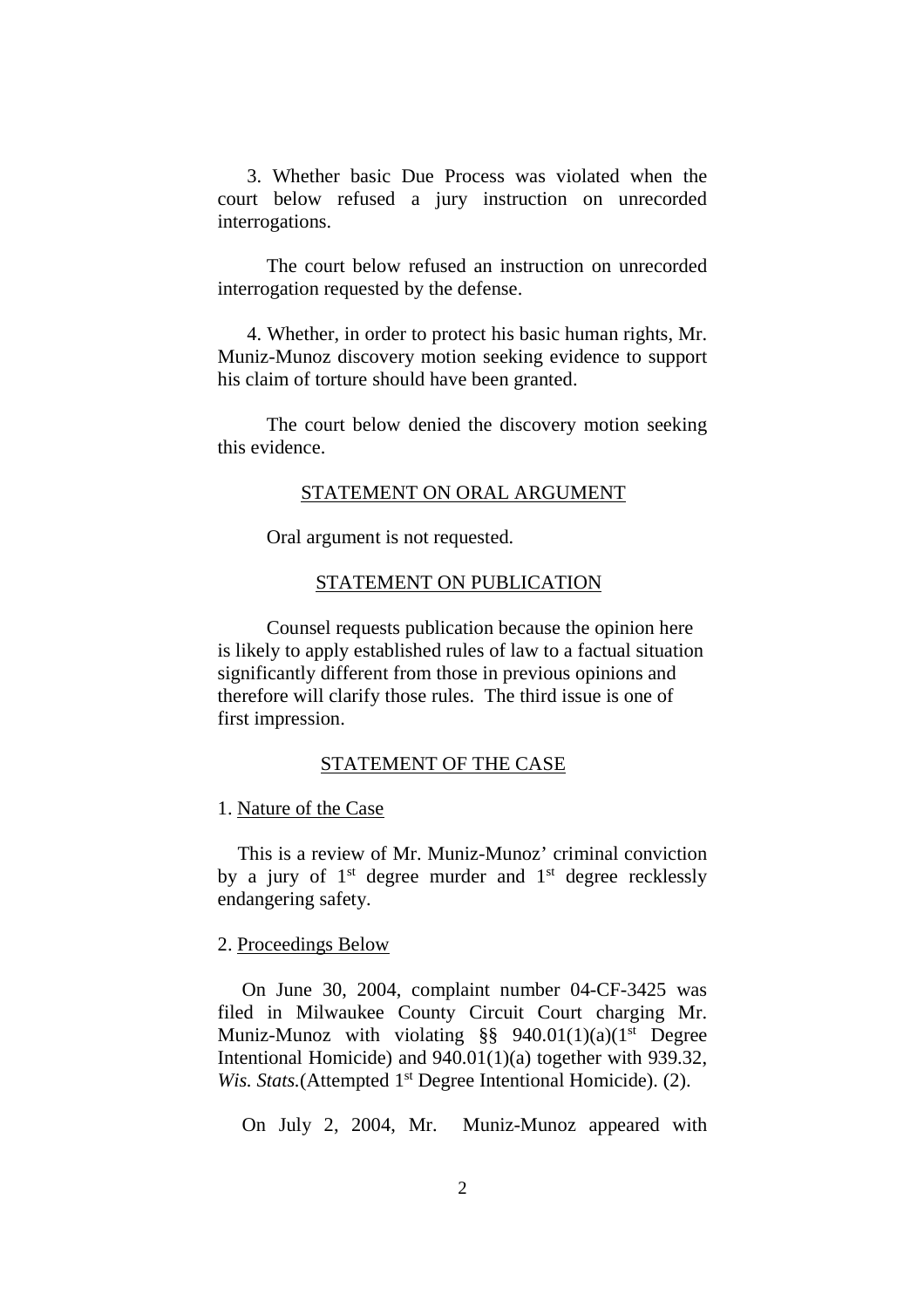appointed counsel. (80). Bail was set at \$100,000 and preliminary hearing was set. (80:3-4).

On July 9, 2004, Mr. Muniz-Munoz waived preliminary hearing. (3)(81:4-5). An information, making the identical charges as in the complaint was filed (4) and Mr. Muniz-Munoz entered a not guilty plea by counsel. (81:5).

On August 10, 2004, the State's motion for a protective order was granted without objection. (7)(82:3).

On November 3, 2004, trial counsel's motions in limine, for *Brady* discovery, to suppress statements and to exclude statements violating *Crawford* were filed. (8)(9)(10)(11).

On December 21, 2004, bail was posted for Mr. Muniz-Munoz. (15).

On February 25, 2005, Mr. Muniz-Munoz failed to appear for final pretrial and the court ordered the bond forfeited, issuing an arrest warrant for Mr. Muniz-Munoz. (16)(86:3).

On August 3, 2010, appointed counsel reported Mr. Muniz-Munoz was in custody. (87:2). The court set bail at \$2.5 million. (87:6-7).

On April 1, 2011, defense filed a motion to suppress statements. (18).

On April 6. 2011 the State filed motions to join case No. 05-CF-1249, charging bail jumping (19)(20), and to introduce *Whitty* and gang expert evidence. (21)(22).

On July 11, 2011, defense filed a motion to disclose identity of an informer. (23).

On July 18, 2011 defense filed motions for discovery of exculpatory evidence and to adjourn. (24)(25).

On July 19, 2011, the court granted the motion to adjourn. (26)(91:33-34).

On August 23, 2011, defense filed an additional motion to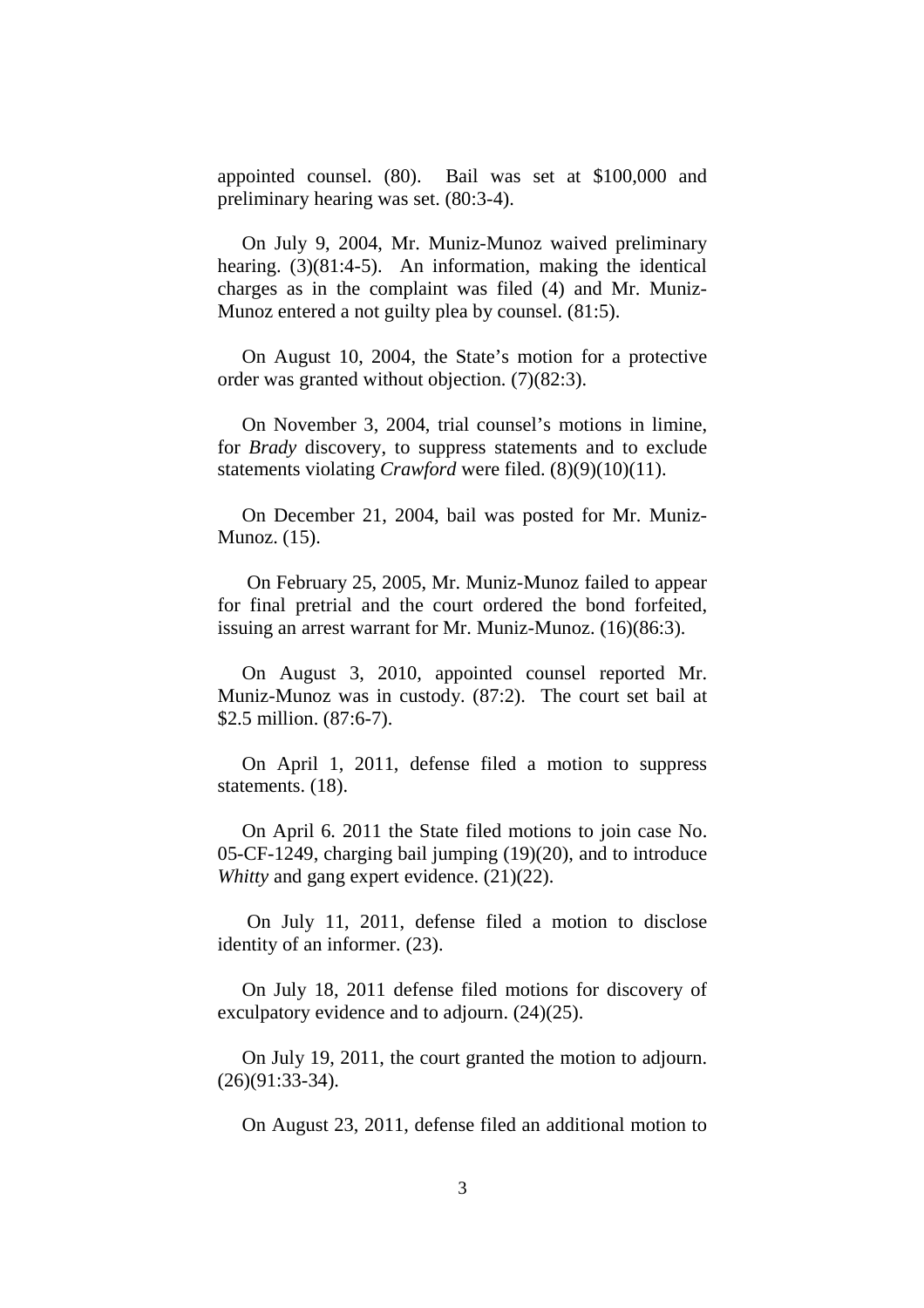compel discovery (27) and on August 29, 2011, the State filed its opposition brief. (28).

On September 9, 2011 (92) and October 14, 2011 (93), the court heard the special discovery motion, denying it. (93:14- 15).

On October 14, 2011, the court found sufficient cause for an *in camera* inspection of evidence the confidential informer could provide. (93:2-3).

On November 11, 2011, the court began hearing the defense motion to suppress statements. (94).

On November 14, 2011, defense filed amendments to its suppression motion and a supporting brief (30). The court continued hearing the motion on that date (95) and on November 16 and 22, 2011. (96)(97).

On December 2, 2011, defense filed a motion in limine with a supporting brief, asking, *inter alia*, for exclusion on confrontation grounds of expert testimony as to the cause of death of victim Lara. (32)(33).

On December 8, 2011 the court filed its written decision denying the motion to suppress statements. (35).

On December 12, 2011, the court ruled it would give a jury instruction limiting the use of gang evidence and defense agreed to fashion such an instruction. (100:42, 57).

On December 13, 2011, the court adjourned the trial date for detailed consideration of the *Crawford* issue. (101:10).

On December 21, 2011, the State filed a motion and supporting brief, arguing a surrogate doctor could, consistent with *Crawford*, give his opinion on victim Lara's cause of death. (41).

On December 28, 2011, the court ruled the surrogate doctor could testify to his opinion on victim Lara's cause of death. (102:14-21).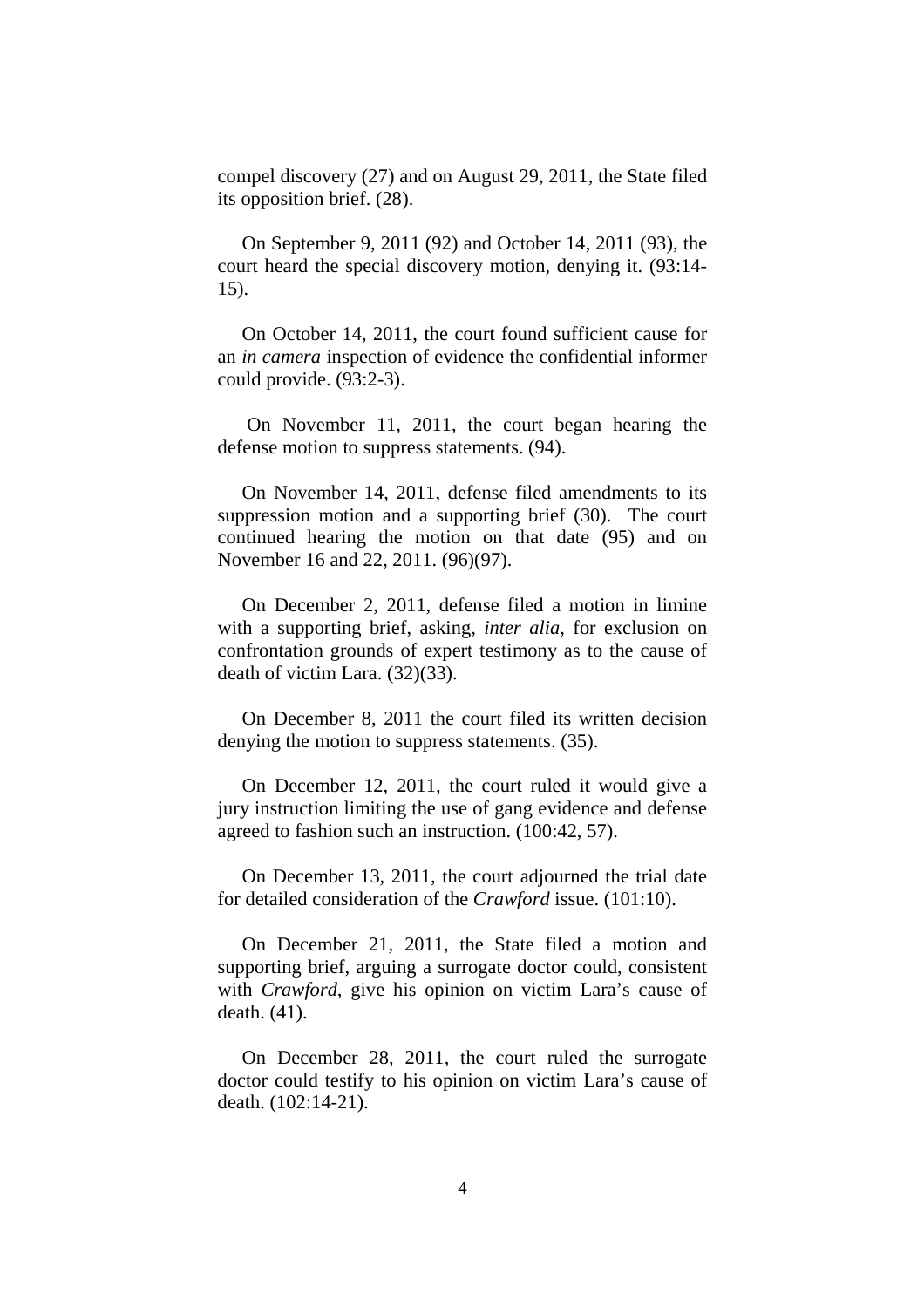On February 13, 2012, jury trial began with *voir dire*. (103).

On February 14, 2012, a jury was selected and sworn. (105:48, 55). The State began presenting its case. (105:82).

On February 15, 2012, a juror was seen nodding off during the morning session and the court denied the defense motion to dismiss the juror or in the alternative he be *voir dired*. (107:69-73). During the afternoon session, an additional juror was seen sleeping and the court denied the defense motion to *voir dire* both jurors. (108:73-76).

On February 16, 2012, the surrogate doctor testified to his opinion on victim Lara's cause of death. (109:15-18). The State rested. (110:39). Mr. Muniz-Munoz waived his right to testify. (110: 75-80). The defense rested. (110:86). At the instruction conference, the court refused defense's special instruction #2. (45)(110:89-91).

On February 17, 2012, the jury returned its verdicts, finding Mr. Muniz-Munoz guilty of the murder charged in Count 1 (48) and guilt of the lesser included offense of  $1<sup>st</sup>$ degree recklessly endangering safety. (49)(111:91-92).

(Before sentencing, in exchange for the State's recommendation for time served to run concurrent, Mr, Muniz-Munoz entered a plea of guilty to the bail jumping charge in No. 05-CF-1249. (112:4-9). )

On March 10, 2012, the court sentenced Mr. Muniz-Munoz to life imprisonment with eligibility for release in 35 years on the murder charge. (112:4-9) and to a concurrent sentence of 5 years confinement and 5 years of extended supervision on the recklessly endangering safety conviction. (112:61). (The court's sentence on the bail jumping charge was a year in county jail, granting 365 days time served.  $(112:62)$ .

Notice of Intent was filed April 4, 2012 (55) and Notice of Appeal was filed March 26, 2014. (78).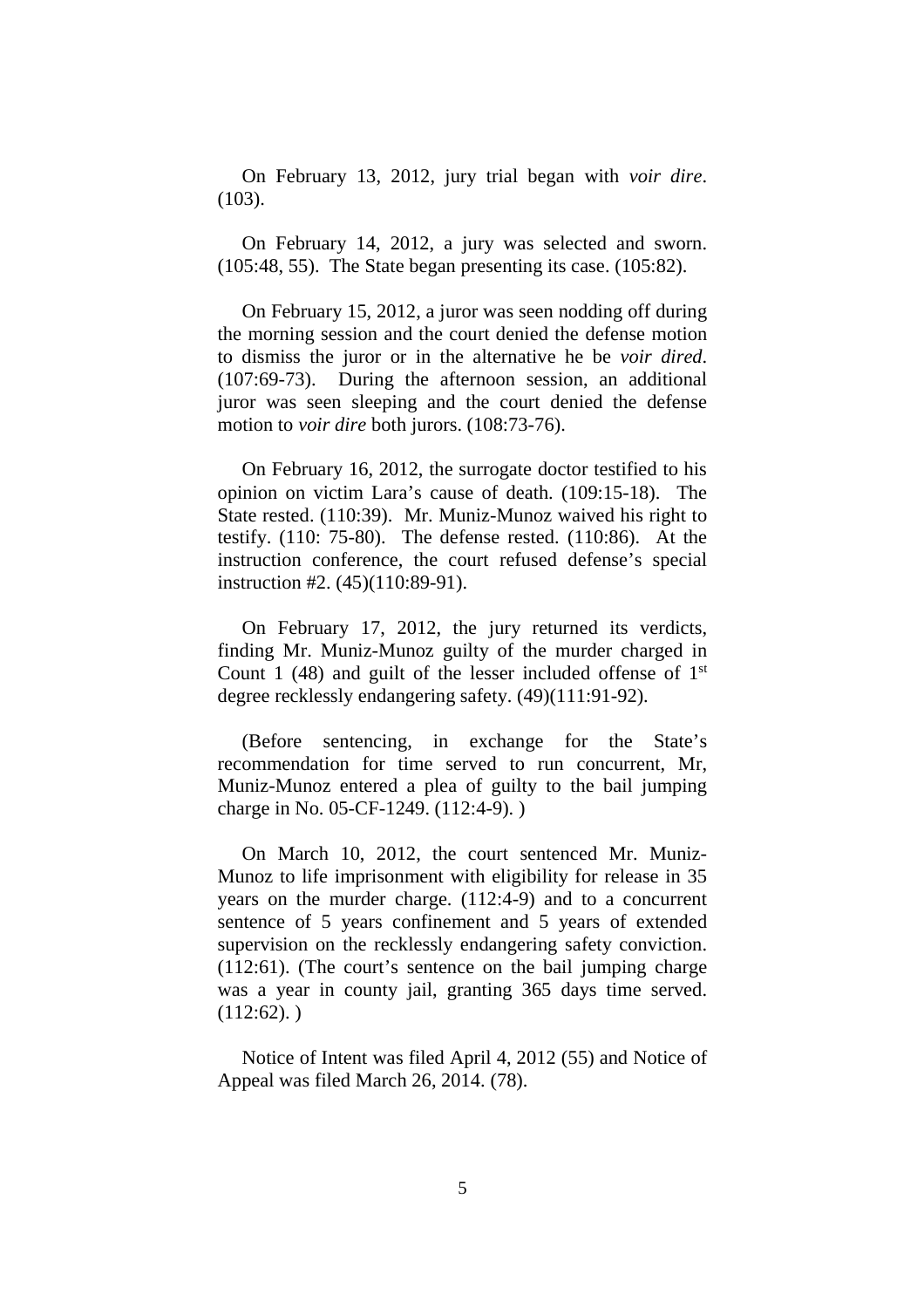#### 3. Facts of the Offenses

Testifying pursuant to an agreement with the State for a reduced sentence (107:21-22, 49-52), Lionel Diaz-Luna swore he participated in a shooting with Mr. Muniz-Munoz, (107:10-26). He saw a gun in Mr. Muniz-Munoz hand and saw him shoot it. *Id*. Adrian Lara died as a result of this shooting. (106:88)(108:94)(109:18).

#### Argument

## I. MR. MUNIZ-MUNOZ BASIC CONSTITUTIONAL RIGHT TO A FAIR TRIAL AND AN IMPARTIAL JURY WERE VIOLATED BY SLEEPING JURORS.

#### A. Additional Facts

During the morning trial session on February 15, 2012, the court reported a sidebar about a sleeping juror. (107:69-73). Both court and trial counsel observed the juror closing his eyes repeatedly. *Id*. Trial counsel reported, "he looked like he was asleep to me . . ." (107:72 [lines 1-2]). Counsel requested the juror be replaced and repeatedly asked he be *voir dired*. (107:71-72). The court denied the motion. (107:73 [lines 7-8 "He wasn't snoozing very much at all to begin with."]).

During the afternoon session that day, the court reported another sidebar about a second sleeping juror. (108:73-76). See (108:74 [line 16: DA reports, "purple was sleeping"]). Trial counsel's request for *voir dire* of both jurors was denied. (108:16).

B. Standard of Review

Whether the right to a fair trial has been violated by an inattentive juror is an issue of law reviewed *de novo*. *State v. Turner*, 186 Wis.2d 277, 284, 521 N.W.2d 148, 151 (Ct.App.1984)(hearing impaired jurors).

#### C. Discussion

It is settled the federal and state constitutions "require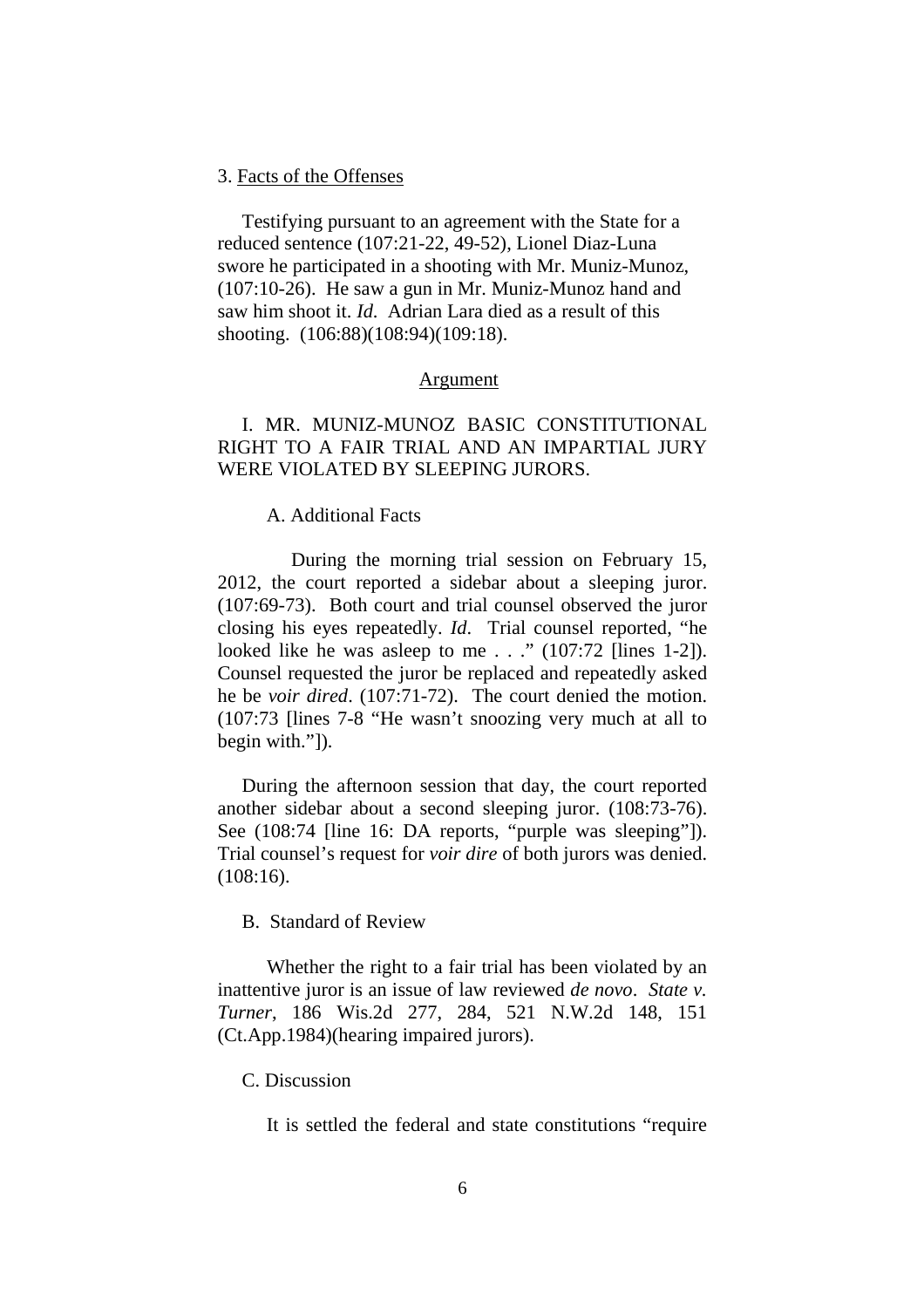that a criminal not be tried by a juror who cannot comprehend the testimony." *State v. Hampton*, 201 Wis.2d 662, 668, 549 N.W.2d 756 (Ct.App.1996) following *Turner*, *supra*, *id*. and followed in *State v. Novy*, 2013 WI 23, ¶47, 346 Wis.2d 289, 312, 827 N.W.2d 610, 621. If jurors have not heard all of the material testimony, "due to . . . a state of semi-consciousness, [this] could imperil the guarantees of impartiality and due process." 201 Wis.2d at 668; *Novy*, *supra*, *id*.

*Hampton*, the leading case by virtue of its approval in *Novy*, sets up requirements for determining this issue. First there must be "timely" objections. 201 Wis.2d at 670. Secondly, there must be "specificity" to the objections. *Id*. at 670-671. Then, the trial court must use its "informed discretion" to decide if there was prejudice. *Id*. at 670.

As with any issue involving a juror's potential discharge, "the court must approach the issue with extreme caution," *State v. Lehman*, 108 Wis.2d 291, 300, 321 N.W.2d 212 (1982), "mak[ing] careful inquiry into the substance of the request . . . *Id*.

Here, there could be no dispute there were timely and specific objections, see (107:69-73; 108:73-76), so the issue is whether the court below's response was sufficient. Examining this issue, trial counsel reported a juror "looked like he was asleep to me" (107:72 [lines 1-2]) and the State reported a juror was asleep. (108:74 [line 16 "purple was asleep"]). Based on the court's own observations, it concluded the juror "wasn't snoozing very much at all to begin with" (107:73 [lines 7-8]) and denied both the request to replace one juror and to *voir dire* both jurors.  $(107:71)(108:76)$ .

In *Hampton*, the trial court observed the juror was "dozing." 201 Wis.2d 668, n.1. Since the dictionary definition of "dozing" is "a light sleep," *id*., the *Hampton* court found "it is conceded a juror was sleeping . . ." 201 Wis.2d at 673. In such circumstances, the *Hampton* court found an erroneous exercise of discretion and remanded for a fact finding hearing on the issue. *Id*.

Here, Merriam Webster's Collegiate Dictionary (11<sup>th</sup>)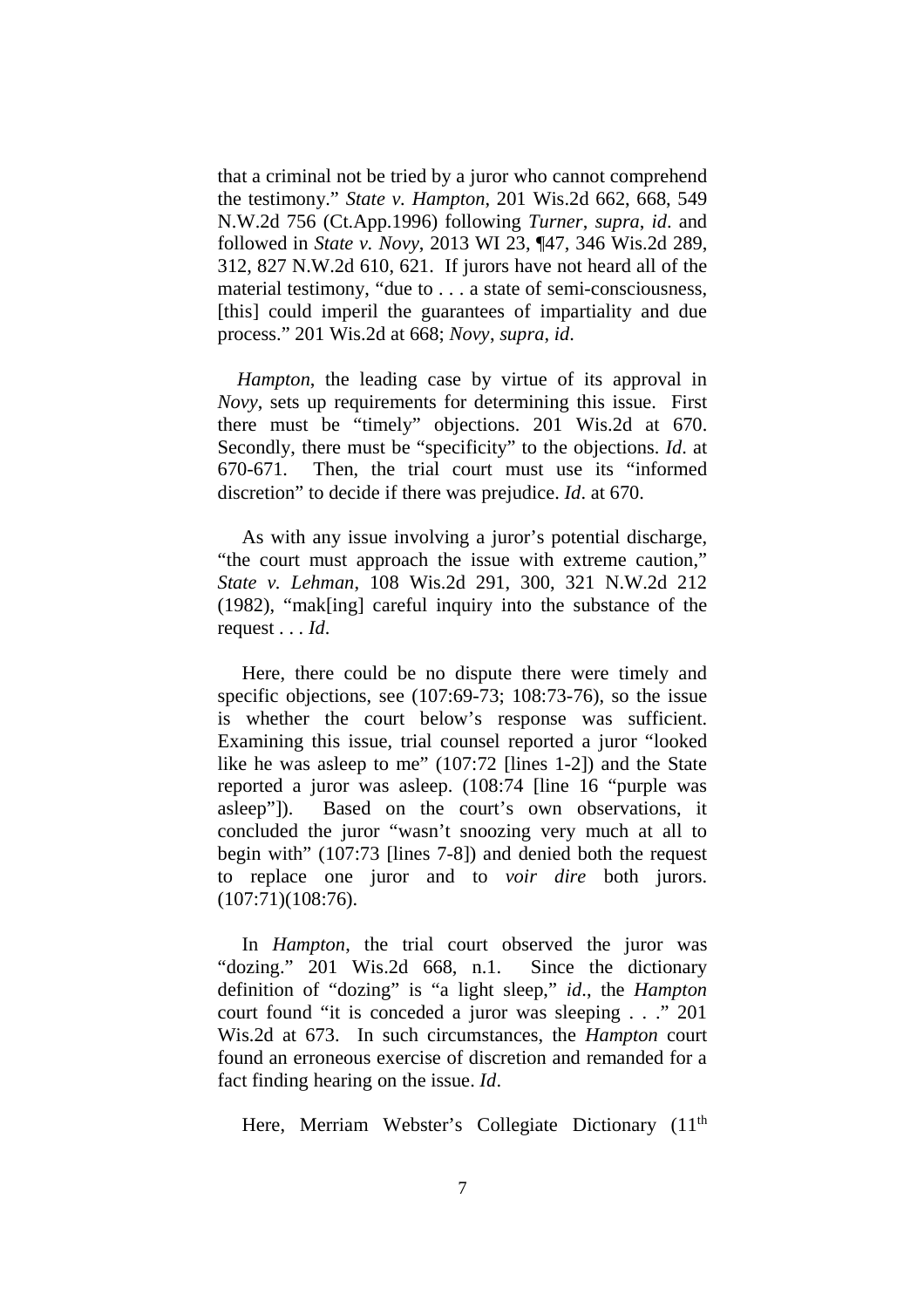ed.2009) at 1181 defines "snoozing" as "to take a nap" so counsel submits the court's comments here, as in *Hampton*, are a concession the juror was sleeping and it was error justifying remand for the court below to refuse trial counsel's requests for juror *voir dire*.

Therefore, there should be a remand to determine (1) "the length of time of the attentiveness" (2) "the importance of the testimony missed" and (3) "whether such inattention prejudiced" Mr. Muniz-Munoz. 201 Wis.2d at 673.

II. MR. MUNIZ-MUNOZ RIGHT TO CONFRONTATION WAS VIOLATED WHEN THE STATE PRODUCED ONLY A SURROGATE AUTOPSY DOCTOR TO TESTIFY TO THE CAUSE OF DEATH OF VICTIM LARA.

A. Additional Facts

On December 2, 2011, trial counsel filed a motion *in limine*, asking, among other things, to exclude expert testimony on the cause of death on confrontation grounds because the State planned to produce only a surrogate autopsy doctor. (32:1, ¶3)(33).

On December 21, 2011, the State filed its motion on this *Crawford* issue, arguing a surrogate doctor should be allowed to state his expert opinion on the cause of death of victim Lara. (41)

On December 28, 2011, the court below decided a surrogate autopsy doctor could testify to his opinion on the cause of death of victim Lara. (102:14-21).

The controversy arose because the actual autopsy doctor was deceased. (109:15). The autopsy report was never offered nor admitted in evidence. Nevertheless, after reviewing it and the other contents of the autopsy file, including investigative reports, the surrogate, Dr. Peterson, testified to his opinion on the cause of victim Lara's death. (109:15-17).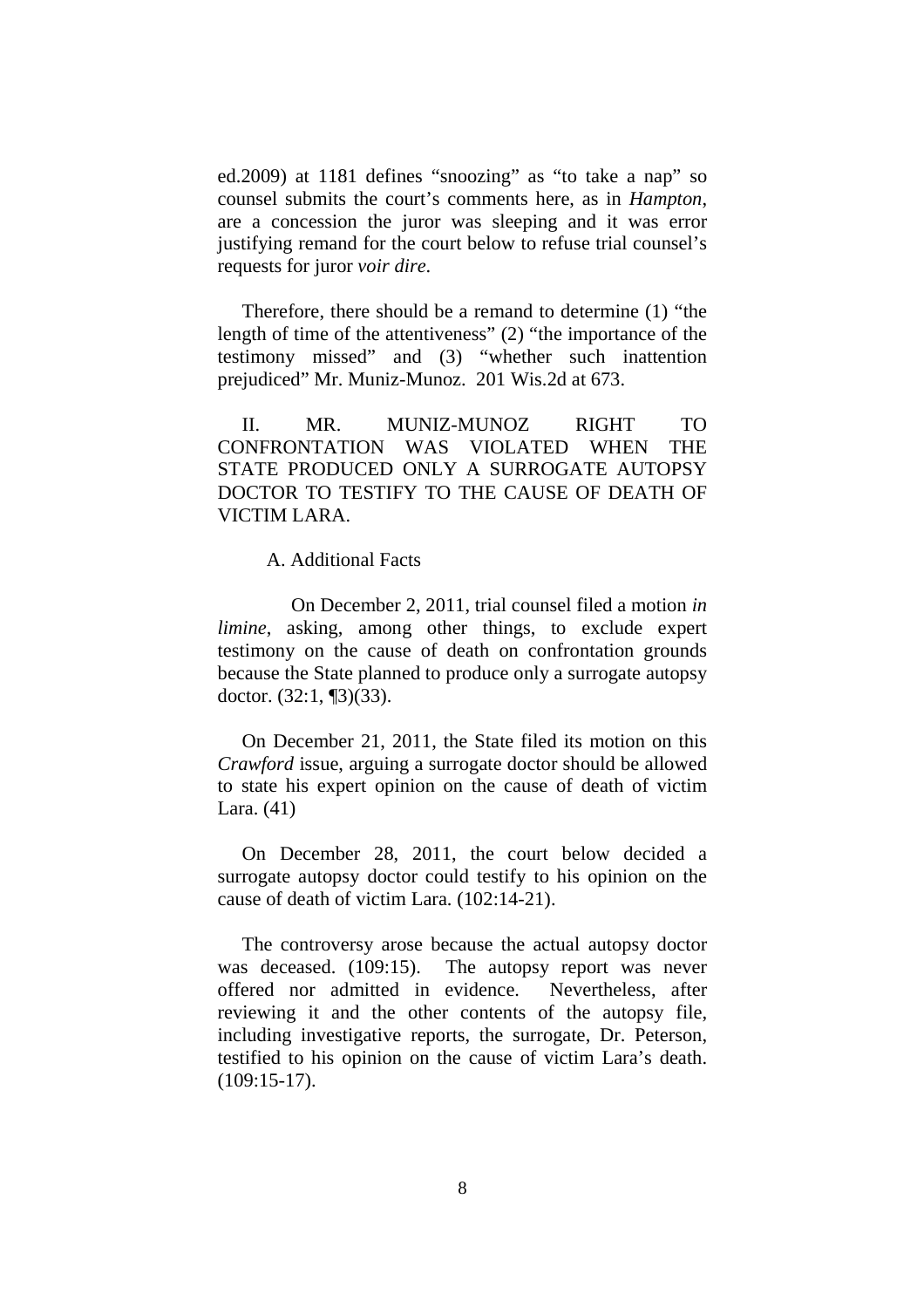#### B. Standard of Review

Whether admission of evidence violates an accused's right to confrontation is reviewed *de novo*. *State v. Hale*, 2005 WI 7, ¶41, 277 Wis.2d 593, 691 N.W.2d 637.

#### C. Discussion

"[A] new day dawned [ ] for Confrontation Clause jurisprudence" with the decision in *Crawford v. Washington,* 541 U.S. 36, 124 S.Ct. 1354, 158 L.Ed.2d 177 (2004). *Hale, supra,* ¶57. Under *Crawford, supra*, the "threshold question," *Hale* at **[53, in any Confrontation Clause issue is whether the** State has used "testimonial" evidence against the accused without showing unavailability of the source witness and a prior opportunity for the accused to cross-examine that witness. 541 U.S. at 68.

The thorniest aspect of this threshold question, and perhaps the hottest issue today in constitutional criminal law is the application of *Crawford* to forensic analysis. See generally, Richard D. Friedman, *Confrontation and Forensic Laboratory Reports, Round Four*, 45 Tex. Tech. L.R. 51, 52- 53. (2012) (NOTE: The issue presented here is now being reviewed by the state supreme court in *State v. Griep*, 2014 WI App 25 rev. granted 8/5/14.)

Two years before *Crawford*, the state supreme court, following the decisions of other jurisdictions, found no confrontation error when the State failed to produce the crime lab analyst who had analyzed the drugs involved there and found them to be cocaine. *State v. Williams*, 2002 WI 58, ¶9- ¶26, 253 Wis.2d 99, 644 N.W.2d 919.

Since *Crawford*, the highest Court has made rulings questioning, if not abrogating, the *Williams, supra,* rule.

First, in *Melendez-Diaz v. Massachusetts*, 557 U.S. 305. 129 S.Ct. 2527, 174 L.Ed.2d 314 (2009), the Court found certificates of state crime lab analysts attesting to their analysis of drugs were "testimonial" and reversed because the certificates were admitted absent the testimony of the analysts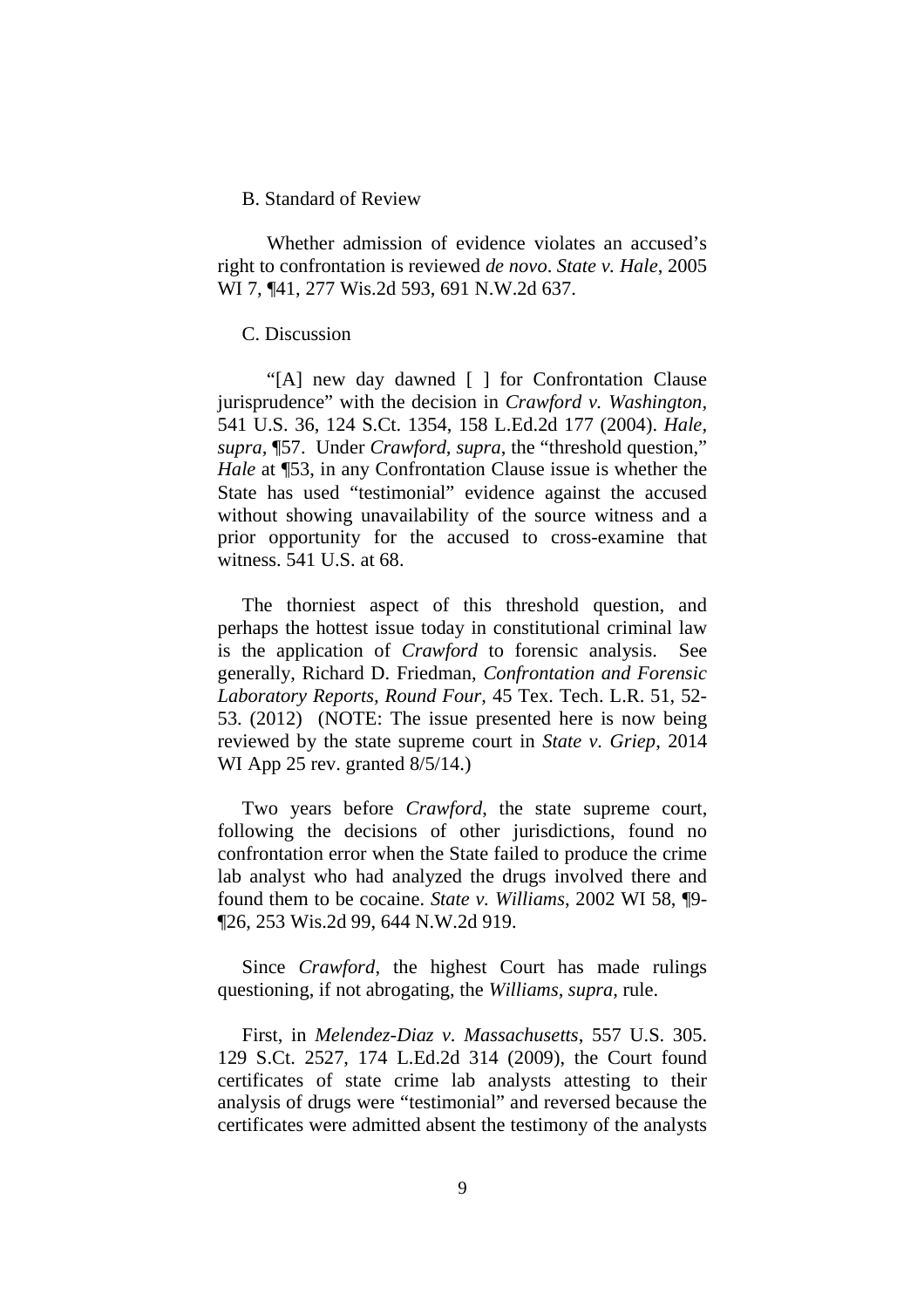themselves. As the dissenters recognized, the Court had made it clear "it will not permit the testimonial statement of one witness to enter into evidence through the in-court testimony of a second . . ." 557 U.S. at 334 (dis. opn. per Kennnedy, J.).

Next in *Bullcoming v. New Mexico*, 564 U.S. \_\_\_, 131 S.Ct. 2705, 180 L.Ed.2d 610 (2011), the Court found the report of a blood alcohol analyst, though not sworn, was "testimonial" and so could not be introduced through the testimony of an analyst who neither participated in nor observed the actual analysis. 131 S.Ct. 2715-2718. The Court reversed and remanded, holding "surrogate testimony of that order does not meet the constitutional requirement." 131 S.Ct. at 2710.

But, as a Justice there recognized, *Bullcoming*, *supra*, did not resolve the question presented here: "the constitutionality of allowing an expert witness to discuss other's testimonial statements if the testimonial statements were not admitted as evidence." 131 S.Ct. at 2272. (conc. opn. per Sotomayor). Put another way: Does *State v. Williams, supra*, survive *Crawford*?

Returning to the "threshold question," were the autopsy report and other investigative reports the surrogate doctor used to support his opinion "testimonial evidence?"

While no Wisconsin case addresses this issue, other jurisdictions easily find an autopsy report is testimonial, applying the *Bullcoming* definition: "A document created solely for 'an evidentiary purpose,' *Melendez-Diaz* clarified, made in aid of a police investigation ranks as testimonial." 131 S.Ct. at 2717. See, *e.g.*, *U.S. v. Ignasiak*, 667 F.3d 1217, 1230, 1233 (11th Cir.2012)(at 1230: "Forensic reports are testimonial evidence." and at 1233: "Autopsy reports are like many other types of forensic evidence used in criminal prosecutions."). As in *State v. Navarette*, 2013-NMSC-003, ¶17, \_\_\_ N.M. \_\_\_, 294 P.3d 435, so here "there is no reason that [Dr. Teggatz], aware of his statutory duties to report, should not have anticipated that criminal litigation would result from [his] autopsy findings of death by a bullet wound . . ."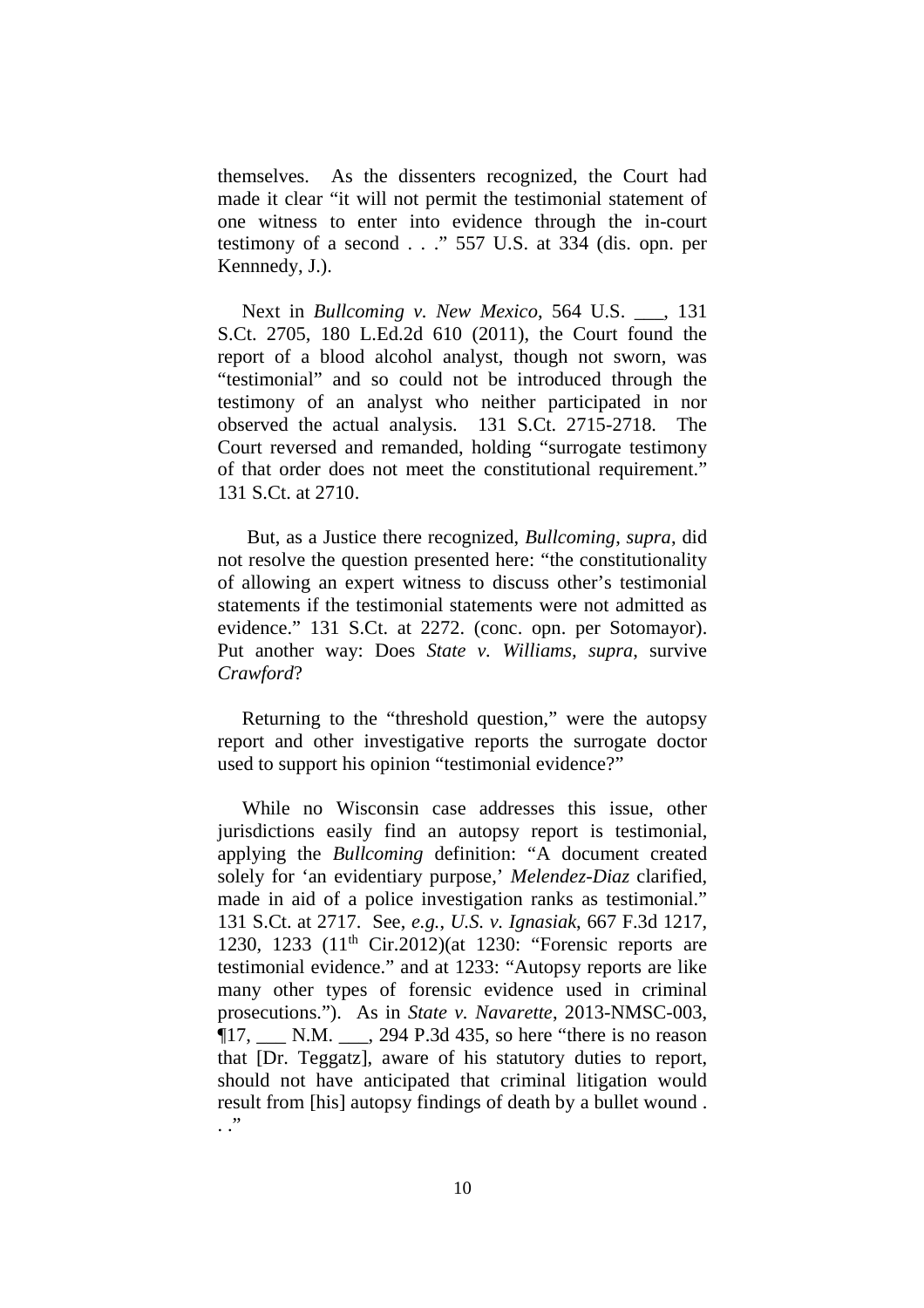Counsel submits such autopsy reports are testimonial. The fact Dr. Teggatz' report was not admitted in evidence is immaterial to the analysis. See *U.S. v. Turner*, 709 F.3d 1187, 1191-1194 (7th Cir.2013)("notes, test results and written report not admitted into evidence" but confrontation analysis is the same).

So while it can't be disputed Dr. Teggatz was unavailable at trial, the State presented no evidence showing a prior opportunity to cross-examine him. Therefore, Mr. Muniz-Munoz right to confrontation was violated when the surrogate, Dr. Peterson, testified to his opinion on the cause of death.

Anticipating a State's response based on *Williams v. Illinois*, 567 U.S. \_\_\_, 132 S.Ct. 2221, 183 L.Ed.2d 89 (2012) as interpreted in *State v. Deadwiller*, 2013 WI 75, 350 Wis.2d 138, 834 N.W.2d 362, counsel notes these decisions have been confined to their specific facts. *Deadwiller, supra*, ¶32 & ¶36 (*Williams* holding will be applied only to defendants in "a substantially identical position" as Sandy Williams). Mr. Muniz-Munoz is not in a "substantially identical position" as Sandy Williams since the autopsy report was prepared by a state official to aid a criminal investigation.

III. IT WAS FUNDAMENTALLY UNFAIR TO REFUSE A JURY INSTRUCTION ON UNRECORDED INTERROGATION.

A. Additional Facts

The police interrogations of Mr. Muniz-Munoz took place on June 27, 28 & 29 2004. (94:29-30). They were not electronically recorded. (109:26-27, 88-90). Trial counsel requested a special jury instruction on the use of evidence of unrecorded interrogations. (45). The court below refused to give the instruction. (110:89-91). The court gave the jury the standard jury instruction on confessions, Wis JI-Criminal 180, but did not include the paragraph referring to unrecorded interrogations. (47:6)(111:21-22).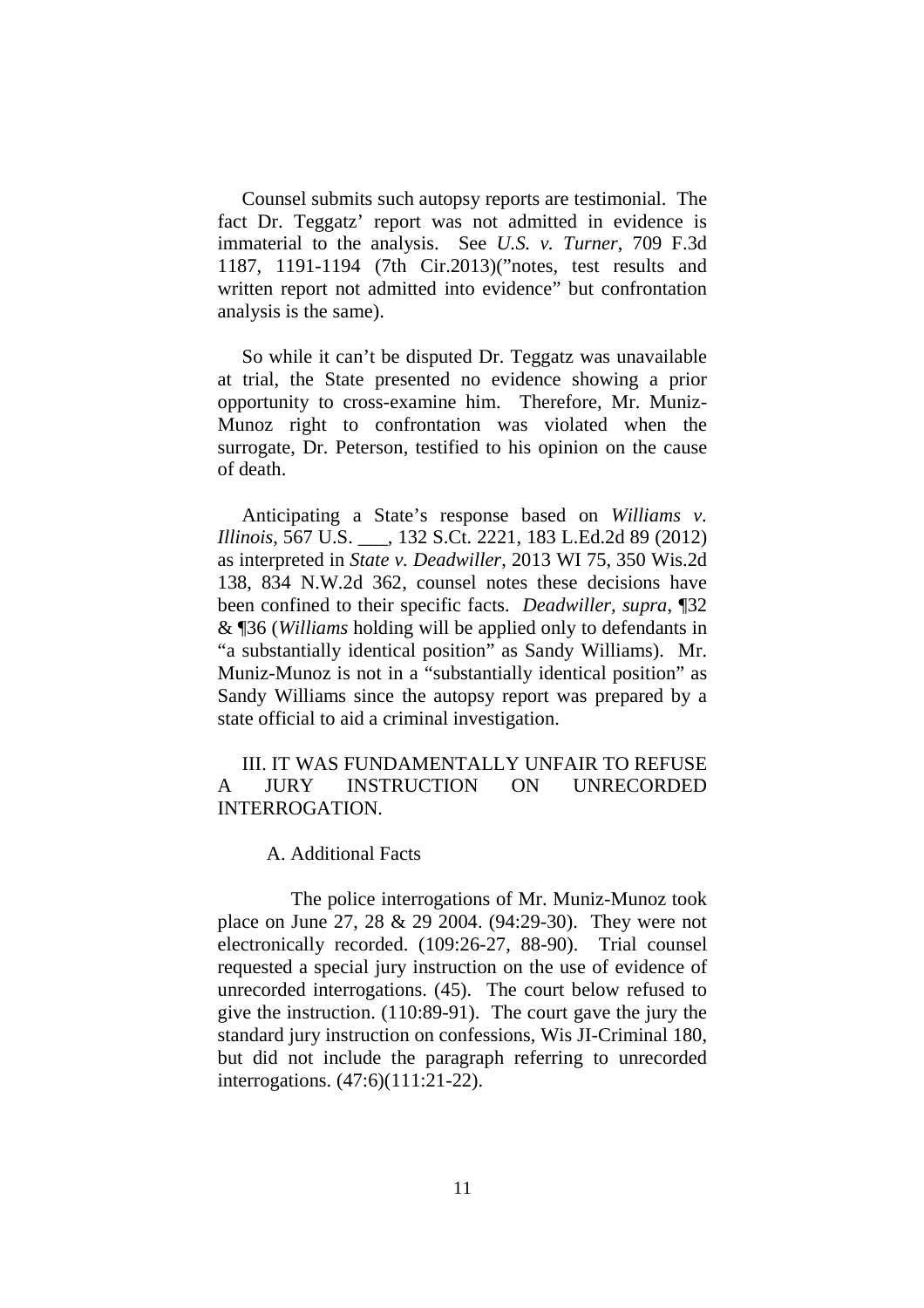#### B. Standard of Review

Whether jury instructions violate basic Due Process is an issue of law reviewed *de novo. State v Kuntz*, 160 Wis.2d 722, 735, 467 N.W.2d 531 (1991).

#### C. Discussion

In *State v. Jerrell C.J.*, 2005 WI 105, ¶3, 283 Wis.2d 145, 699 N.W.2d 110, the state supreme court exercised its supervisory authority to require all police interrogations of juveniles be electronically recorded. The high court based this decision on a number of policy considerations including "such a rule will protect the rights of the accused," noting that without such recordings "law enforcement officials invariably win" the credibility contest over whether the interrogation was proper. *Id.* at ¶55. The court also noted New Jersey was considering adopting similar rules. *Id*. at ¶44, n. 10.

With 2005 Act 60, the legislature enacted a number of innocence reforms. See generally Katherine R. Kruse, *Instituting Innocence Reform: etc.*, 2006 Wis. L .Rev. 645, 646-647. Among other things, "[t]his Wisconsin legislation codified and extended" *Jerrell C.J.*, *supra.* 2006 Wis. L. Rev. at 691. Especially pertinent here, it created §972.115, *Wis. Stats.*, which provides where "a statement made by a defendant during a custodial interrogation is admitted into evidence in a trial for a felony before a jury" and no electronic recording is available, then, upon defendant's request "the court shall instruct the jury that it is the policy of this state to make an audio or audio and visual recording of a custodial interrogation of a person suspected of committing a felony and that the jury may consider the absence of an audio or audio and visual recording of the interrogation in evaluating the evidence relating to the interrogation and the statement in the case" Subsection  $(2)(a)$ .

Now, counsel cannot dispute either that the special instruction trial counsel requested was more detailed than the statutory language or that it did not specifically include that language. (45). As trial counsel noted, her instruction was modeled on a charge the New Jersey Supreme Court adopted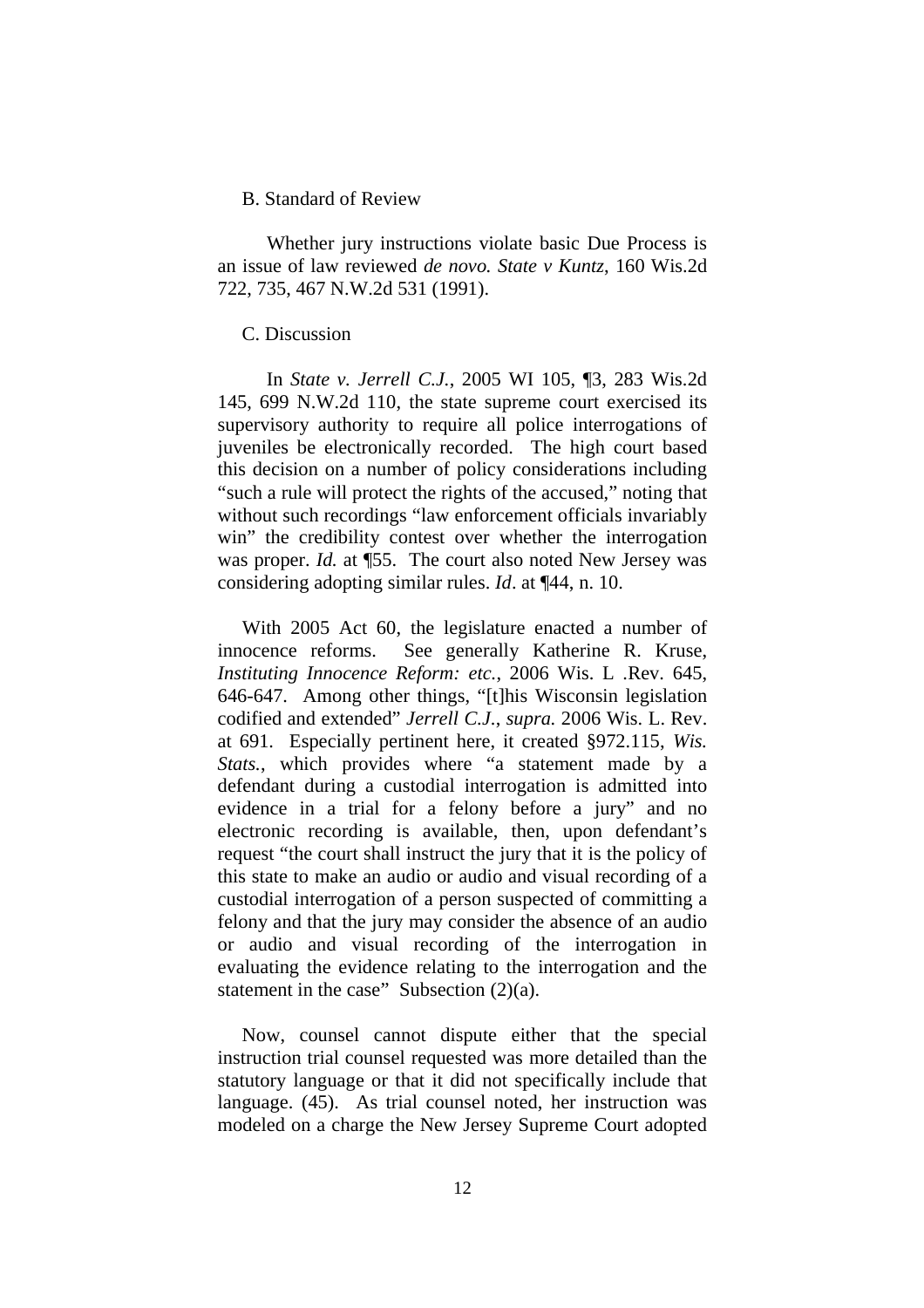to implement its Rule Governing Criminal Practice 3.17 which is substantially similar to §972.115, *Wis. Stats.* (110:90).

Nevertheless, the gist of trial counsel's instruction and its purpose was to call the jury's attention to the unrecorded nature of the interrogation which is exactly what the statutory language does. Therefore, counsel submits trial counsel's request substantially complies with the statute and so as a matter of basic fairness the court below should have included in its reading of Wis JI-Criminal 180 the paragraph on unrecorded interrogations.

Counsel further submits the failure to give any instruction on unrecorded interrogations was prejudicial since the theory of defense was "Mr. Muniz-Munoz was not present and did not commit the shooting . . ." (91:40 [lines 14-16]). So it was incumbent on the defense to show the jury every possible reason to doubt the veracity of Mr. Muniz-Munoz confession. The court below's failure to give any instruction on unrecorded interrogation frustrated this effort, thereby prejudicing the defense case.

IV. THE MOTION SEEKING DISCOVERY OF EVIDENCE OF TORTURE ABROAD SHOULD HAVE BEEN GRANTED.

A. Additional Facts

The court below assumed "these allegations are true for purposes of this motion . . . (93:4)

"[W]hen apprehended in Mexico [Mr. Muniz-Munoz]

[1] was put in a chokehold,

[2] punched repeatedly in the face, his mouth was bleeding and

[3] suffered blows to his jaw that still caused him pain twelve weeks later." *Id*.

Trial counsel filed discovery motions seeking evidence related to these facts.  $(24:3-4, 13)(27)$ . The court below denied the motions.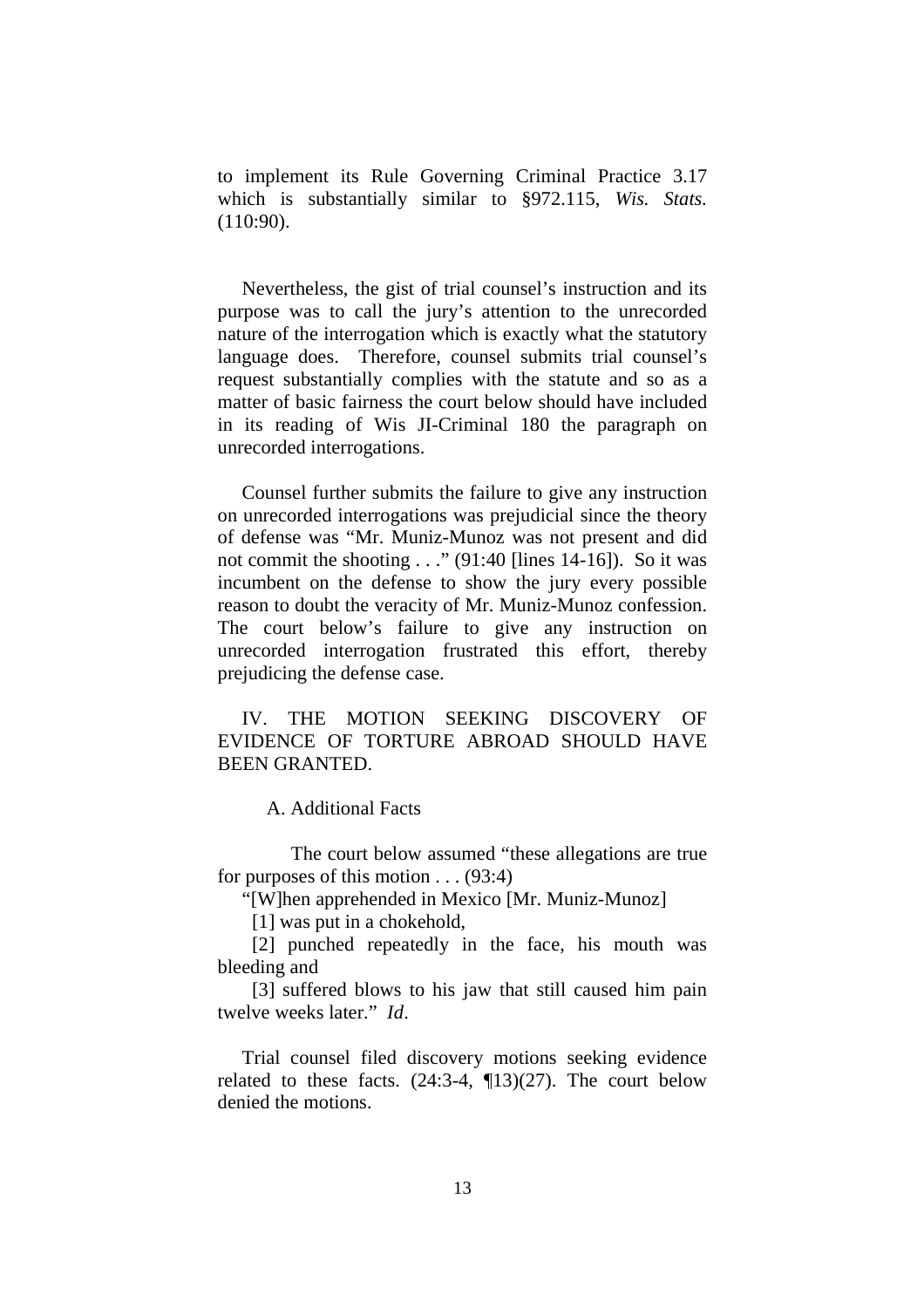#### B. Standard of Review

As there is no guidance from Wisconsin case law, counsel assumes this issue is judged by the erroneous exercise of discretion test.

### C. Discussion

Though "[t]he Fifth Amendment privilege prohibited . . . torture . . ." Albert W. Alschuler, *A Peculiar Privilege in Historical Perspective*, 94 Mich. L. Rev. 2625, 2651 & n. 95 (1996), and the Eighth Amendment cruel and unusual punishment, official torture has nonetheless often been a part of American history. See, *e.g.*, Nat'l Comm'n on Law Enforcement and Observance [President Hoover's Wickersham Commission], Report 11 on Lawlessness in Law Enforcement (1931) at 4 ("The third degree  $-$  that is, the use of physical brutality, or other forms of cruelty, to obtain involuntary confessions or admissions – is widespread.") Compare *Pollack v. State*, 215 Wis. 200, 216, 253 N.W. 560, 566 (1934)("Few courts have denounced more vigorously than has this court the subjection of defendants to inquisition by the third degree so-called.")

By the mid-20<sup>th</sup> century, the highest Court declared such methods of obtaining evidence violative of basic Due Process. *Rochin v. California*, 342 U.S. 165, 171-173, 72 S.Ct. 205. 96 L.Ed 2d 183 (1952). Today when government conduct "shocks the conscience" as in *Rochin*, *supra, id.*, it is prohibited as violative of basic substantive Due Process. See, *e.g.*, *State ex rel. Greer v. Wiedenhoeft*, 2014 WI 19, ¶57 & ¶58, 353 Wis.2d 307, 845 N.W.2d 373.

Turning to the specific issue on which trial counsel sought discovery, the relevant case is *U.S. v. Toscanino*, 500 F.2d 267 (2d Cir.1974). There, the defendant alleged he was abducted and tortured, including beatings, by South American authorities before being turned over to U.S. authorities. *Id*. at 269-279. The reviewing court found that if there had been deliberate and unnecessary" lawlessness by the government, this would violate basic Due Process, *id*. at 275, and remanded the case for an evidentiary hearing on Mr.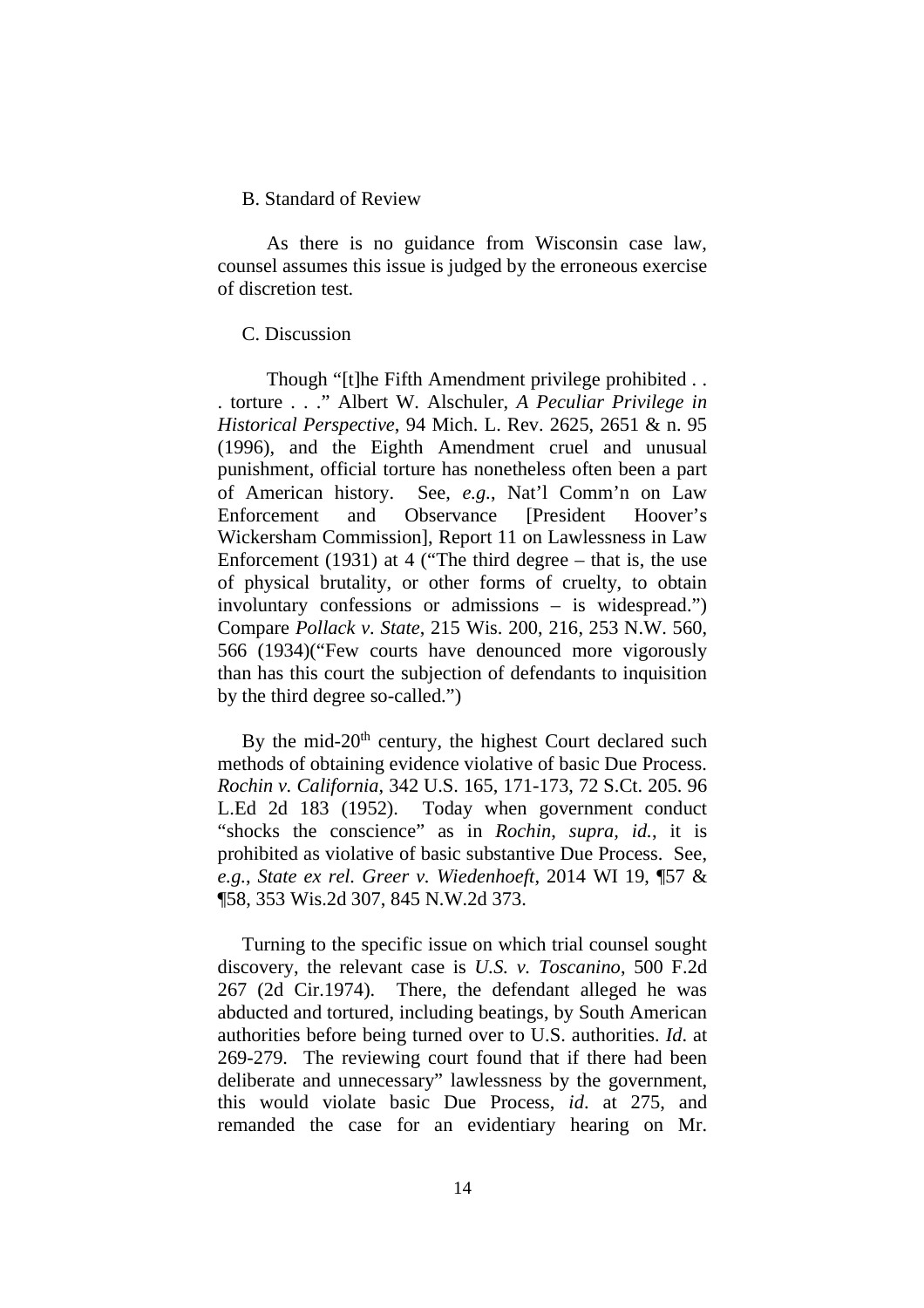Toscanino's allegations. *Id*. at 281.

Counsel recognizes there is no constitutional right to discovery but nevertheless submits the court below should have followed *Toscanino* here and allowed the defense to explore the issue of deliberate beating since it involves basic human rights.

## Conclusion

Counsel respectfully submits the foregoing demonstrates the Court should reverse and remand the judgment below for a new trial.

March 16, 2015

Respectfully submitted,

Tim Provis Bar No. 1020123 Attorney for Appellant MUNIZ-MUNOZ

\_\_\_\_\_\_\_\_\_\_\_\_\_\_\_\_\_\_\_\_\_\_\_\_\_\_\_\_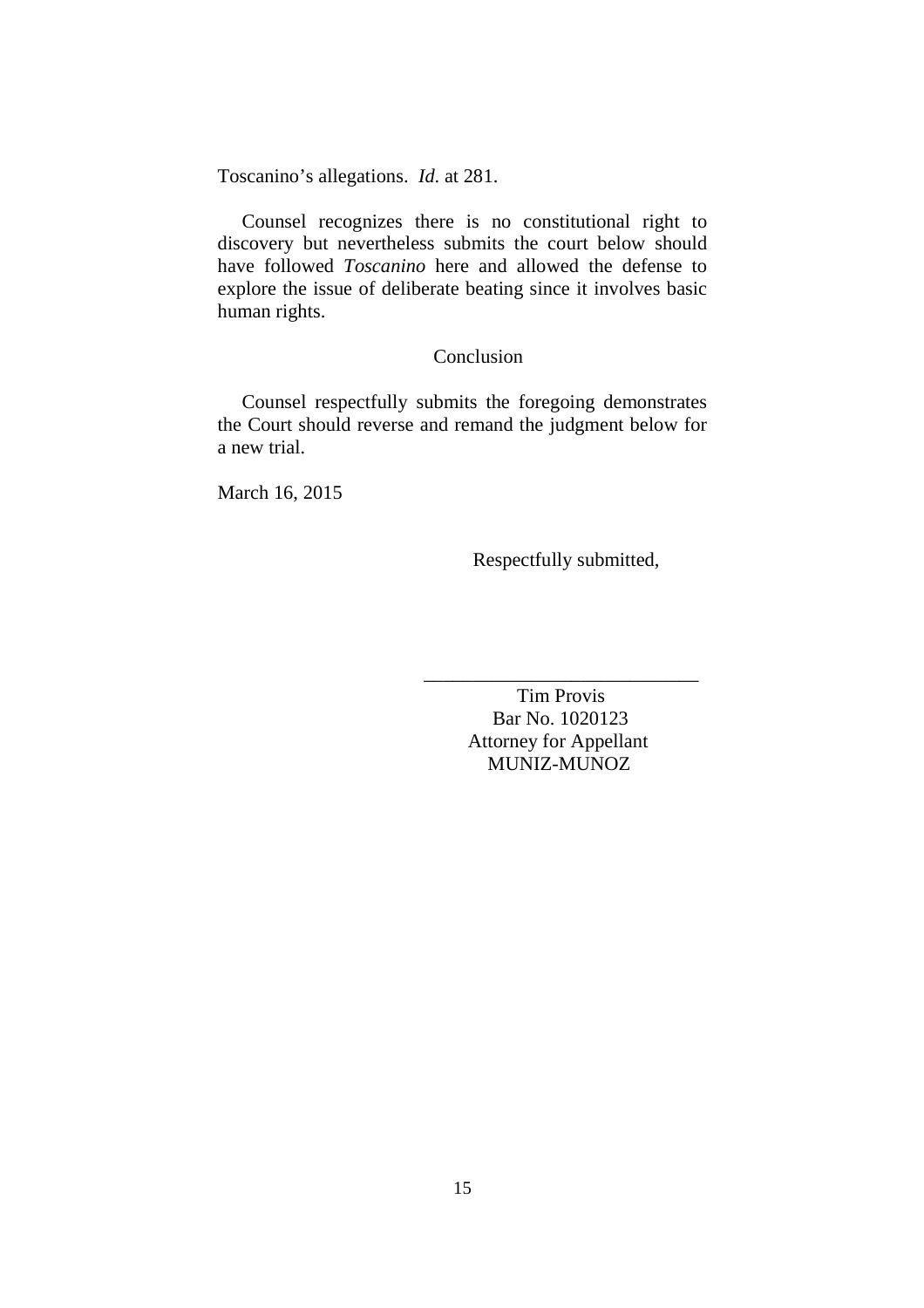## STATE OF WISCONSIN

## C O U R T OF A P P E A L S

## DISTRICT\_I

STATE OF WISCONSIN,

Plaintiff-Respondent,

v. No. 2014AP702 CR

MIGUEL MUNIZ-MUNOZ,

\_\_\_\_\_\_\_\_\_\_\_\_\_\_\_\_\_\_\_\_\_\_\_\_\_\_Defendant-Appellant.\_\_\_\_\_\_\_\_\_\_\_\_\_\_\_\_\_\_\_\_\_\_\_\_\_\_\_\_

## CERTIFICATIONS

## FORM AND LENGTH CERTIFICATION

\_\_\_\_\_\_\_\_\_\_\_\_\_\_\_\_\_\_\_\_\_\_\_\_\_\_\_\_\_\_\_\_\_\_\_\_\_\_\_\_\_\_\_\_\_\_\_\_\_\_\_\_\_\_\_\_\_\_\_\_\_\_\_\_\_\_\_\_\_\_\_\_

I hereby certify that this brief conforms to the rules contained in  $\S 809.19(8)(b)$  & (c) for a brief produced with a proportional serif font.

The length of this brief is 3,860 words.

## ACCURACY CERTIFICATION

I hereby certify that the electronic copy of this brief conforms to the rule contained §809.19(12)(f) in that the text of the electronic copy of this brief is identical to the text of the paper copy of this brief.

Dated: March 16, 2015 So Certified,

Signature:

Timothy A. Provis

Bar No. 1020123